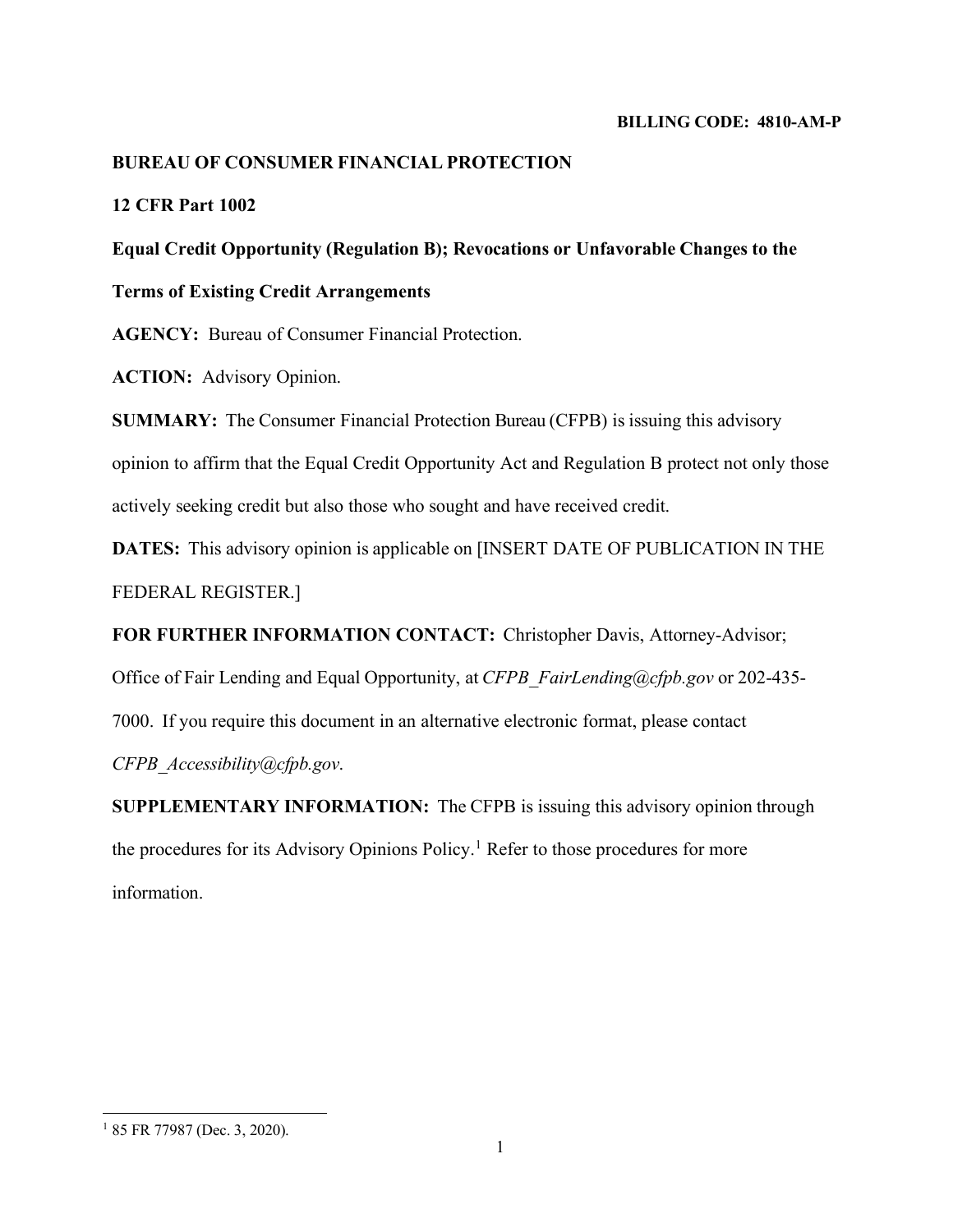### **I. Advisory Opinion**

#### *A. Background*

The Bureau is issuing this advisory opinion to affirm that the Equal Credit Opportunity Act (ECOA)<sup>[2](#page-1-0)</sup> and Regulation  $B^3$  $B^3$  protect both those actively seeking credit and those who sought and have received credit. ECOA is a landmark civil rights law that protects individuals and businesses against discrimination in accessing and using credit—"a virtual necessity of life" for most people.<sup>[4](#page-1-2)</sup> Congress enacted ECOA in 1974, initially to address "widespread discrimination. . . in the granting of credit to women."[5](#page-1-3) Accordingly, ECOA made it unlawful for "any creditor to discriminate against any applicant on the basis of sex or marital status with respect to any aspect of a credit transaction."[6](#page-1-4) From the beginning, this prohibition has protected both those actively seeking credit and those who sought and have received credit.

Then as now, ECOA defined "applicant" to mean "any person who applies to a creditor directly for an extension, renewal, or continuation of credit, or applies to a creditor indirectly by use of an existing credit plan for an amount exceeding a previously established credit limit."<sup>[7](#page-1-5)</sup> The drafters of these provisions emphasized that ECOA's prohibition on discrimination "applies to all credit transactions including the approval, denial, renewal, continuation, *or revocation* of any open-end consumer credit account."[8](#page-1-6) Among other examples of the sort of discrimination against "applicants" that ECOA would bar, its drafters cited a scenario in which a lender required a "newly married woman whose creditworthiness has otherwise remained the same" to reapply

<span id="page-1-0"></span><sup>2</sup> 15 U.S.C. 1691 *et seq*.

<span id="page-1-1"></span><sup>3</sup> 12 CFR Part 1002.

<span id="page-1-2"></span><sup>4</sup> S. Rep. 94-589, 94th Cong., 2nd Sess., at 4, *reprinted in* 1976 U.S.C.C.A.N. 403, 406.

<span id="page-1-3"></span><sup>5</sup> S. Rep. 93-278, 93rd Cong., 1st Sess., at 16 (1973).

<span id="page-1-4"></span><sup>6</sup> Pub. L. 93-495, sec. 503, 88 Stat. 1521, 1521 (1974).

<span id="page-1-5"></span><sup>7</sup> Pub. L. 93-495, sec. 503, 88 Stat. at 1522 (codified at 15 U.S.C. 1691a(b)).

<span id="page-1-6"></span><sup>8</sup> S. Rep. 93-278, at 27 (emphasis added).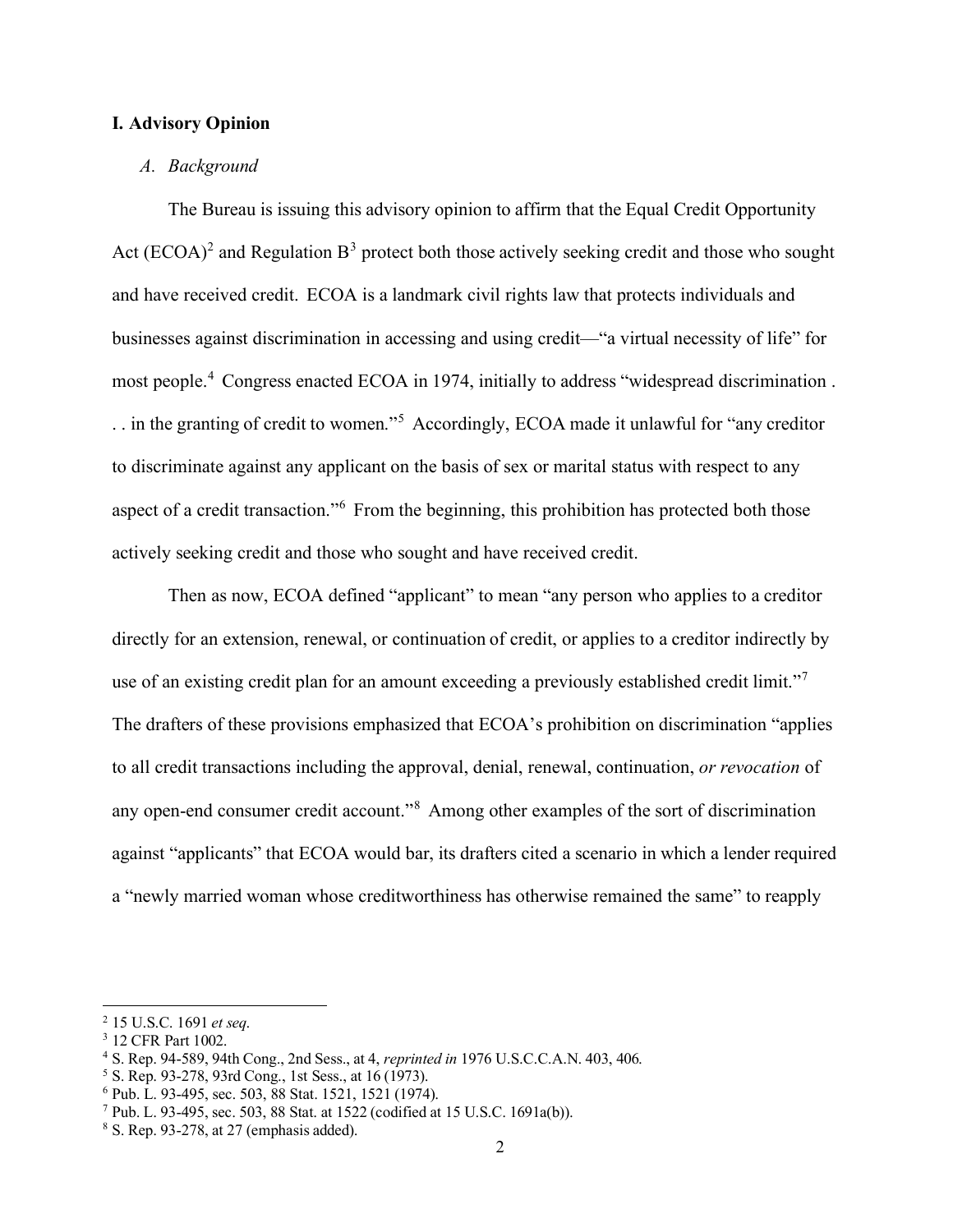for her existing credit arrangement as a new applicant.<sup>[9](#page-2-0)</sup> The Act also created a private right of action under which aggrieved "applicant[s]" can hold liable a creditor that fails to comply with "any requirement imposed under [ECOA]."<sup>[10](#page-2-1)</sup> And it provided that this private right of action extends to violations of any requirement imposed under ECOA's implementing regulations.<sup>[11](#page-2-2)</sup>

Congress originally tasked the Board of Governors of the Federal Reserve System (Board) with prescribing those regulations.[12](#page-2-3) The Board issued those rules, known as Regulation B, the year after ECOA was enacted and several days before the Act took effect.<sup>[13](#page-2-4)</sup> From the beginning, Regulation B made clear that the new law's protections against credit discrimination cover both those currently applying to receive credit and those who have already received it. It did so by defining "applicant" to expressly include not only "any person who applies to a creditor directly for an extension, renewal or continuation of credit" but also, "[w]ith respect to any creditor[,]  $\ldots$  any person to whom credit is or has been extended by that creditor."<sup>[14](#page-2-5)</sup> In explaining this provision, the Board noted that ECOA's express terms and its legislative history "demonstrate that Congress intended to reach discrimination . . . 'in any aspect of a credit transaction."<sup>[15](#page-2-6)</sup>

Two years after enacting ECOA, Congress significantly broadened the Act to prohibit discrimination on bases in addition to sex and marital status.<sup>[16](#page-2-7)</sup> These bases now generally include "race, color, religion, national origin, sex or marital status, or age" as well as the receipt

<span id="page-2-0"></span><sup>&</sup>lt;sup>9</sup> S. Rep. 93-278, at 17.

<span id="page-2-1"></span><sup>10</sup> 15 U.S.C. 1691e(a).

<span id="page-2-2"></span><sup>&</sup>lt;sup>11</sup> 15 U.S.C. 1691a(g) ("Any reference to any requirement imposed under this subchapter . . . includes reference to the regulations of the Bureau under this subchapter . . . .").

<span id="page-2-3"></span><sup>12</sup> Pub. L. 93-495, sec. 503, 88 Stat. at 1522.

<span id="page-2-4"></span><sup>13</sup> *See* 40 FR 49298 (Oct. 22, 1975) (promulgating 12 CFR pt. 202); 40 FR 42030 (Sept. 10, 1975); 40 FR 18183 (Apr. 25, 1975).

<span id="page-2-5"></span><sup>14</sup> 12 CFR 202.3(c) (1976); *see also* 40 FR at 49306.

<span id="page-2-6"></span><sup>15</sup> 40 FR at 49298 (quoting 15 U.S.C. 1691(a)).

<span id="page-2-7"></span><sup>16</sup> *See* ECOA Amendments of 1976, Pub. L. 94-239, 90 Stat. 251.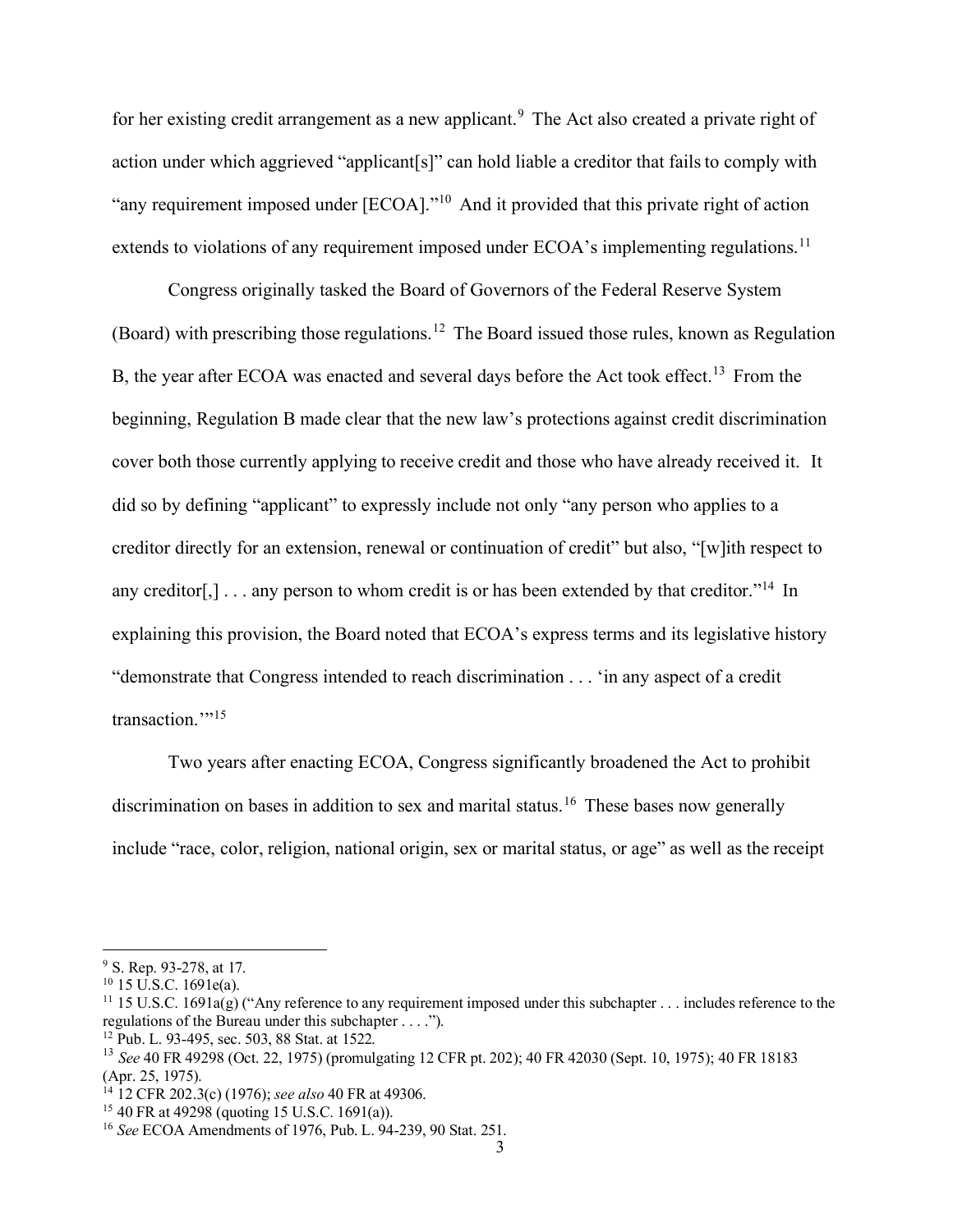of public-assistance income.[17](#page-3-0) In what the Senate drafters called "one of [the amendments'] most important provisions,"[18](#page-3-1) the amendments also provided that "[e]ach applicant against whom adverse action is taken shall be entitled to a statement of reasons for such action from the creditor."[19](#page-3-2) The amendments defined "adverse action" as "a denial or revocation of credit, a change in the terms of an existing credit arrangement, or a refusal to grant credit in substantially the amount or on substantially the terms requested. $20$  Thus, since 1976, ECOA has provided that "applicants" are entitled to an explanation when the terms of an existing credit arrangement are altered or the credit cancelled outright, among other circumstances.

ECOA's notice requirements "were designed to fulfill the twin goals of consumer protection and education."<sup>[21](#page-3-4)</sup> In terms of consumer protection, "the notice requirement is intended to prevent discrimination *ex ante* because 'if creditors know they must explain their decisions . . . they [will] effectively be discouraged' from discriminatory practices."<sup>[22](#page-3-5)</sup> The notice requirement "fulfills a broader need" as well by educating consumers about the reasons for the creditor's action.<sup>[23](#page-3-6)</sup> As a result of being informed of the specific reasons for the adverse action, consumers can take steps to try to improve their credit status or, in cases "where the creditor may have acted on misinformation or inadequate information[,] . . . to rectify the

<span id="page-3-0"></span><sup>17</sup> ECOA Amendments of 1976, Pub. L. 94-239, sec. 2, 90 Stat. 251 (codified at 15 U.S.C. 1691(a)). In 2021, the CFPB issued an interpretive rule to clarify that, with respect to any aspect of a credit transaction, the prohibition against sex discrimination in ECOA and Regulation B encompasses sexual orientation discrimination and gender identity discrimination, including discrimination based on actual or perceived nonconformity with sex-based or gender-based stereotypes and discrimination based on an applicant's associations. 86 FR 14363 (Mar. 16, 2021).

<span id="page-3-1"></span><sup>18</sup> S. Rep. 94-589, 94th Cong., 2nd Sess., at 2, *reprinted in* 1976 U.S.C.C.A.N. 403, 404.

<span id="page-3-2"></span><sup>&</sup>lt;sup>19</sup> 15 U.S.C. 1691(d)(2); *see also* 15 U.S.C. 1691(d)(3) ("A statement of reasons meets the requirements of this section only if it contains the specific reasons for the adverse action taken."). In lieu of providing this statement of specific reasons, a creditor may instead disclose the applicant's right to receive such a statement. 15 U.S.C. 1691(d)(2)(B); *see also* 12 CFR 1002.9(a)(2)(ii).

<span id="page-3-3"></span> $20$  15 U.S.C. 1691(d)(6).

<span id="page-3-4"></span><sup>21</sup> *Fischl v. Gen. Motors Acceptance Corp.*, 708 F.2d 143, 146 (5th Cir. 1983); *see also id*. (calling these provisions "[p]erhaps the most significant of the 1976 amendments to the ECOA").

<span id="page-3-5"></span><sup>22</sup> *Treadway v. Gateway Chevrolet Oldsmobile Inc.*, 362 F.3d 971, 977–78 (7th Cir. 2004) (quoting *Fischl*, 708 F.2d at 146); *see also* S. Rep. 94-589, at 4 (calling the notice requirement "a strong and necessary adjunct to the antidiscrimination purpose of the legislation").

<span id="page-3-6"></span><sup>23</sup> S. Rep. 94-589, at 4.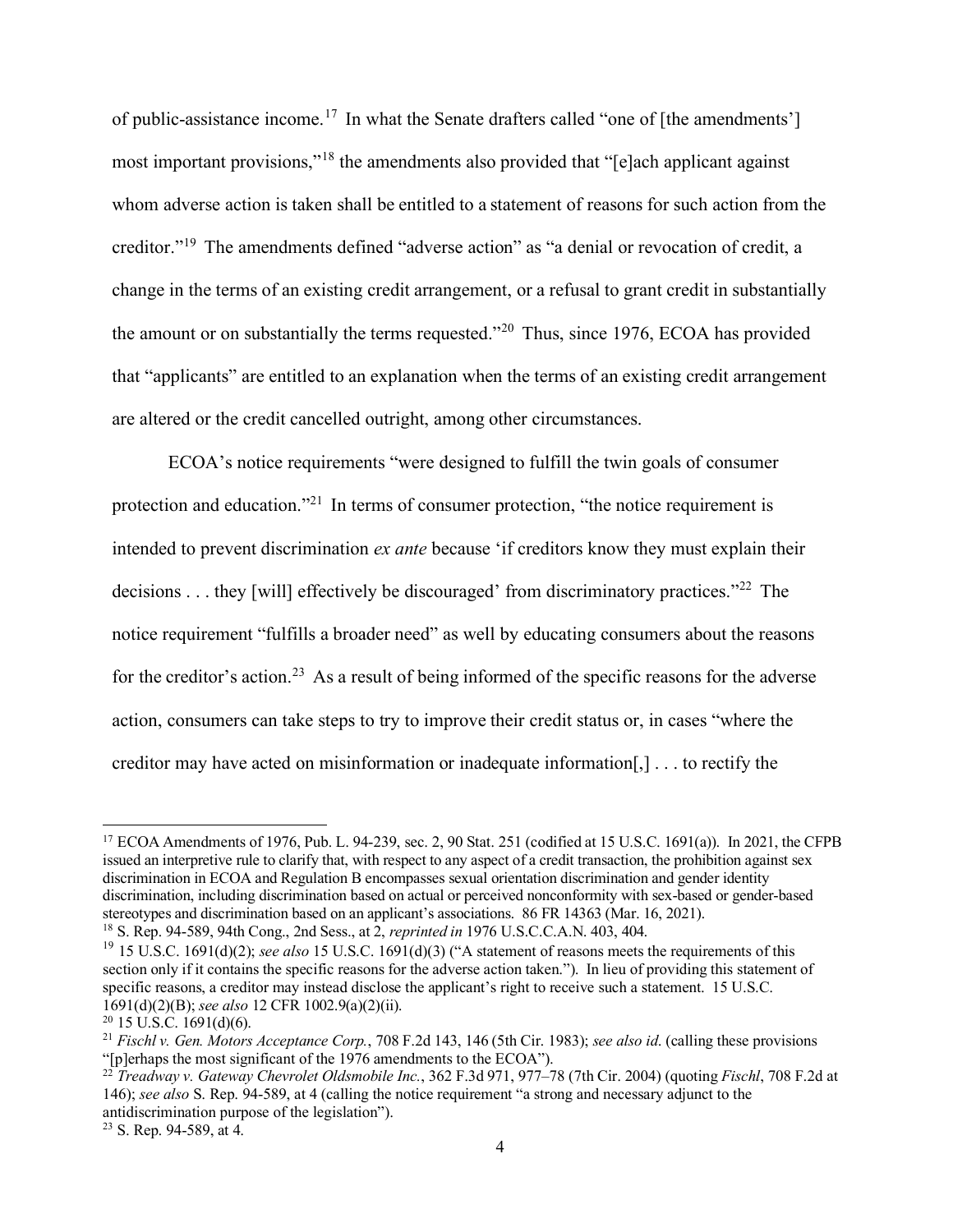mistake."[24](#page-4-0)

Following the ECOA Amendments of 1976, the Board amended Regulation B, including by adding new provisions to implement ECOA's notice requirement.<sup>[25](#page-4-1)</sup> The amended rule defined "adverse action" to include "[a] termination of an account or an unfavorable change in the terms of an account that does not affect all or substantially all of a class of the creditor's accounts."[26](#page-4-2) And it required that adverse action notices give a "statement of reasons" for the action that is "specific" and "indicate<sup>[s]</sup> the principal reason(s) for the adverse action."<sup>[27](#page-4-3)</sup>

Finally, the Board made a "minor editorial change" to Regulation B's definition of "applicant" in order to "express more succinctly the fact that the term includes both a person who requests credit and a debtor," a debtor being one who has already requested and received credit.[28](#page-4-4) Whereas Regulation B originally defined "applicant" to include one who "applies to a creditor directly for an extension, renewal or continuation of credit" as well as, "[w]ith respect to any creditor[,] . . . any person to whom credit is or has been extended by that creditor,"<sup>[29](#page-4-5)</sup> the revised definition simply stated that "applicant" includes "any person who requests or *who has received*  an extension of credit from a creditor."[30](#page-4-6) Although the Board revised other parts of the definition over the years, it never departed from the bedrock understanding of the term "applicant" as including any person "who has received" an extension of credit. $31$ 

The Dodd-Frank Wall Street Reform and Consumer Protection Act, enacted in 2010, revoked primary rulemaking responsibility under ECOA from the Board and transferred it to the

<span id="page-4-0"></span><sup>24</sup> *Id*.

<span id="page-4-1"></span><sup>25</sup> 42 FR 1242 (Jan. 6, 1977); 41 FR 49123 (Nov. 8, 1976); 41 FR 29870 (July 20, 1976).

<span id="page-4-2"></span> $26$  12 CFR 1002.2(c)(1)(ii).

<span id="page-4-3"></span><sup>27</sup> 12 CFR 1002.9(b)(2).

<span id="page-4-4"></span><sup>28</sup> 41 FR 29870, 29871 (July 20, 1976) (proposed rule).

<span id="page-4-5"></span><sup>29</sup> 12 CFR 202.3(c) (1976).

<span id="page-4-6"></span><sup>30</sup> 12 CFR 202.2(e) (1978) (emphasis added); *see also* 42 FR 1242, 1252 (Jan. 6, 1977) (final rule).

<span id="page-4-7"></span><sup>31</sup> *See* 12 CFR 1002.2(e).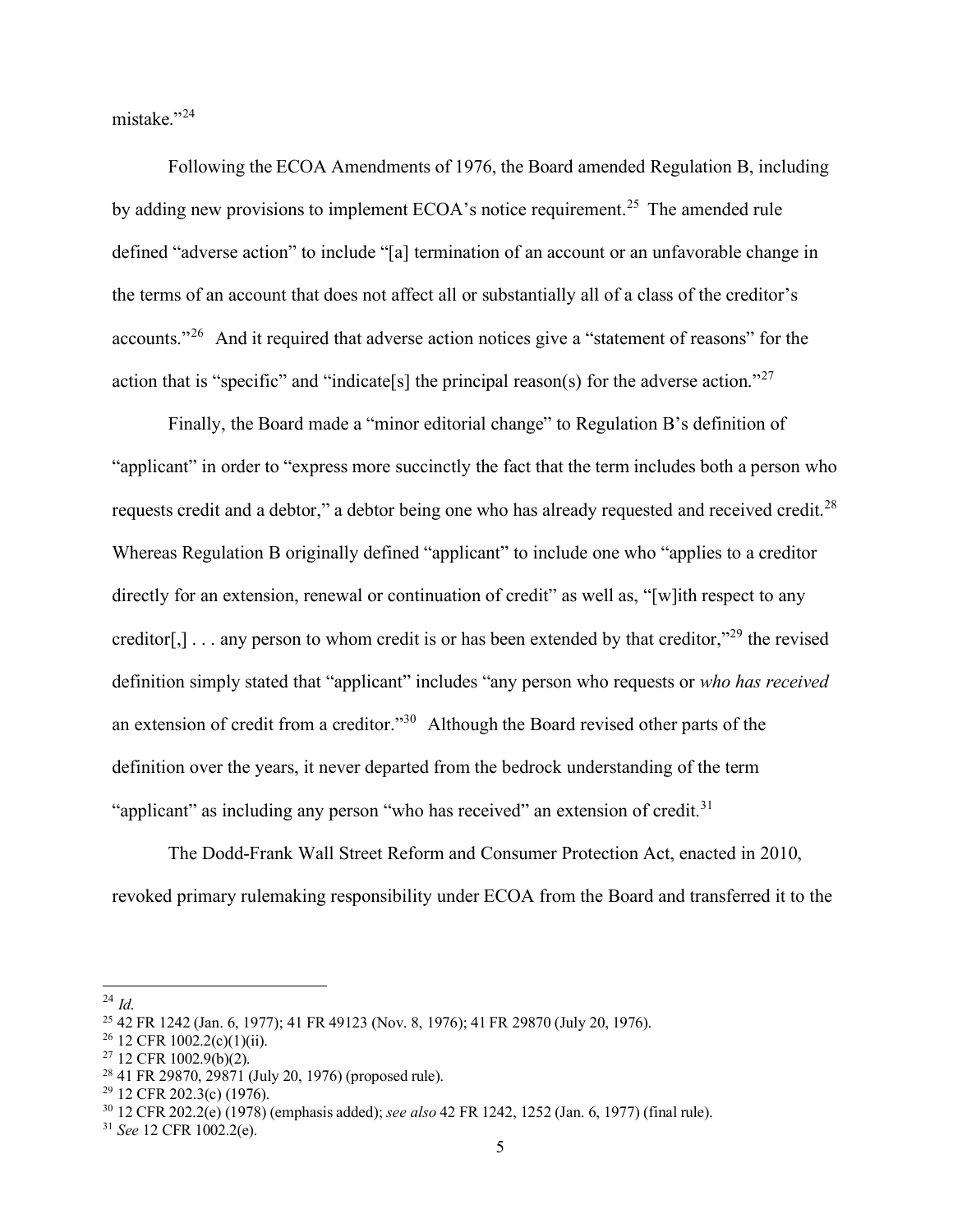newly created Bureau.<sup>[32](#page-5-0)</sup>

Shortly thereafter, the Bureau republished the Board's ECOA regulations, including the definition of "applicant," without material change.<sup>[33](#page-5-1)</sup> In addition, the Bureau's *Supervision and Examination Manual* makes clear that creditors subject to the Bureau's supervisory jurisdiction must comply with ECOA and Regulation B's requirements with respect to existing accounts. For instance, the Examination Manual explains that "[n]otification of adverse action taken on an *existing* account must also be made within 30 days."[34](#page-5-2)

#### *B. Coverage*

This advisory opinion applies to all "creditors" as defined in section 702 of ECOA.<sup>[35](#page-5-3)</sup> As used in this advisory opinion, "existing account holder" refers to an applicant who has applied for and received an extension of credit. "Existing account" or "existing credit arrangement" refers to an extension of credit previously made by a creditor other than an extension of credit that is closed or inactive. This advisory opinion has no application to any other circumstance and does not offer a legal interpretation of any other provisions of law.

#### *C. Legal Analysis*

ECOA and Regulation B plainly protect applicants who have received credit and are existing account holders, not just those in the process of applying for credit. This has been the longstanding position of the Bureau, and the view of federal agencies prior to the Bureau's creation. Despite this well-established interpretation,<sup>[36](#page-5-4)</sup> the Bureau is aware that some creditors

<span id="page-5-0"></span><sup>32</sup> Pub. L. 111-203, sec. 1085, 124 Stat. 1376, 2083–84.

<span id="page-5-1"></span><sup>33</sup> *See* 76 FR 79442 (Dec. 21, 2011) (promulgating 12 CFR pt. 1002 & Supp. I).

<span id="page-5-2"></span><sup>&</sup>lt;sup>34</sup> CFPB Supervision and Examination Manual, at ECOA 7,

https://files.consumerfinance.gov/f/documents/201510\_cfpb\_ecoa-narrative-and-procedures.pdf (emphasis added); *see also id*. at ECOA 10 ("[a] creditor must preserve any written or recorded information concerning adverse action on an existing account as well as any written statement submitted by the applicant alleging a violation of the ECOA or Regulation B.").

<span id="page-5-3"></span><sup>35</sup> *See* 15 U.S.C. 1691a(e).

<span id="page-5-4"></span><sup>&</sup>lt;sup>36</sup> See 12 CFR 202.3(c) (1976) (expressly defining the term "applicant" to include "any person to whom credit is or has been extended").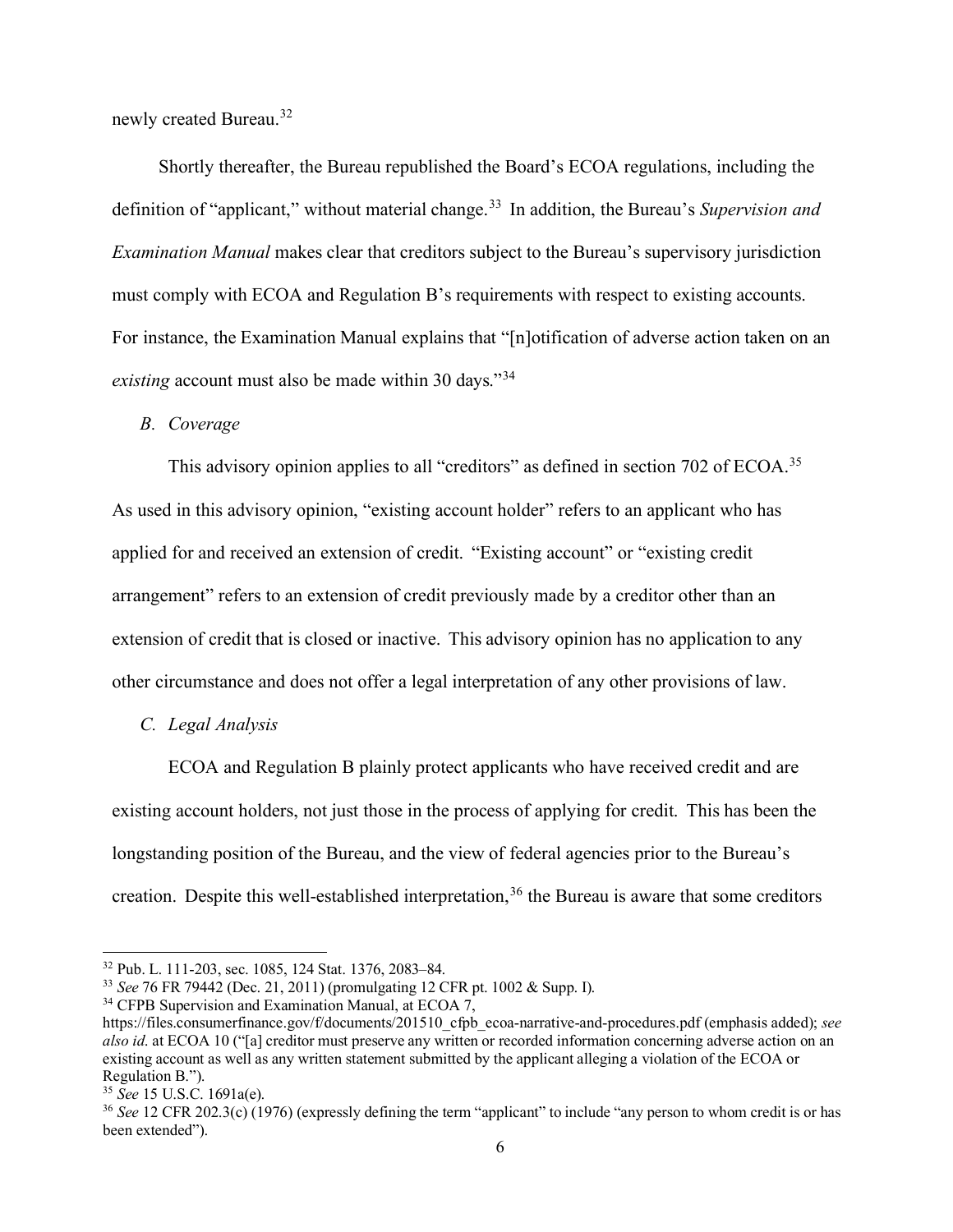fail to acknowledge that ECOA and Regulation B plainly apply to circumstances that take place after an extension of credit has been granted, including a revocation of credit or an unfavorable change in the terms of a credit arrangement.<sup>[37](#page-6-0)</sup> In addition, the Bureau is aware that some creditors fail to provide applicants with required notifications that include a statement of the specific reasons for the adverse action taken or disclose an applicant's right to such a statement.<sup>[38](#page-6-1)</sup> But ECOA's text, history, purpose, and judicial interpretation all point the same way: As used in ECOA, the term "applicant" includes persons who applied for and have received credit. Any uncertainty about ECOA's protections for existing borrowers is dispelled by Regulation B.

### a. Statutory Text

"It is a fundamental canon of statutory construction that the words of a statute must be read in their context and with a view to their place in the overall statutory scheme."<sup>[39](#page-6-2)</sup> Reading together the relevant provisions of ECOA makes clear that the term "applicant" is not limited to those who are in the process of applying for credit. The Supreme Court's analysis in *Robinson v. Shell O[i](#page-7-0)l Co.*<sup>[40](#page-7-0)</sup> is instructive. In that case, the Court held that the term "employees" in Section 704(a) of Title VII includes those who were former employees when the discrimination occurred.

<span id="page-6-0"></span><sup>37</sup> *See* Brief of Amici Curiae Consumer Fin. Prot. Bureau, Dep't of Justice, Bd. of Governors of the Fed. Reserve Sys., and Fed. Trade Comm'n in Support of Appellant and Reversal, *Fralish v. Bank of Am.*, No. 21-2846 (7th Cir. filed Dec. 16, 2021), https://files.consumerfinance.gov/f/documents/cfpb\_fralish-v-bank-of-america\_amicus- brief\_2021-12.pdf; Brief of Amici Curiae Consumer Fin. Prot. Bureau and Fed. Trade Comm'n, *TeWinkle v. Capital One, N.A.*, No. 20- 2049 (2d Cir. filed Oct. 7, 2020), https://files.consumerfinance.gov/f/documents/cfpb\_amicus- brief\_tewinkle-v-capitalone-na\_2020-10.pdf.

<span id="page-6-1"></span><sup>&</sup>lt;sup>38</sup> Credit cards are one of the most commonly held and widely used financial products in America—over 175 million Americans hold at least one credit card. During the COVID-19 pandemic, credit cards played a vital role as both a source of credit in emergencies and a payment method as more transactions occurred online. According to the CFPB's 2021 Credit Card Report, about 2%, or over 10 million credit card accounts, were closed in 2020 and consumers with low credit scores are two to three times more likely to have their accounts closed than those with a higher credit score. *See* Bureau of Consumer Fin. Prot., *The Consumer Credit Card Market* (Sept. 2021),

https://files.consumerfinance.gov/f/documents/cfpb\_consumer-credit-card-market-report\_2021.pdf. Additionally, the same report shows that over 10 million accounts experienced a credit line decrease in 2020. *See id*.; *see also 5 Reasons Credit Card Companies Close Accounts Without Notice – And How to Fix Them*, USA TODAY (July 13, 2021), https:/[/www.usatoday.com/story/money/personalfinance/budget-and-spending/2021/07/13/5-reasons-a-](http://www.usatoday.com/story/money/personalfinance/budget-and-spending/2021/07/13/5-reasons-a-) credit-cardcompany-can-close-your-account-with-no-notice/47470647/; '*My Credit Card Just Got Canceled and I Don't Know Why*,' THE CUT (Sept. 11, 2020), https[://www.thecut.com/article/can-my-credit-card-company-cancel-](http://www.thecut.com/article/can-my-credit-card-company-cancel-) my-card.html. <sup>39</sup> *Nat'l Ass'n of Home Builders v. Defs. of Wildlife*, 551 U.S. 644, 666 (2007) (quotation marks omitted).

<span id="page-6-3"></span><span id="page-6-2"></span><sup>40 519</sup> U.S. 337 (1997).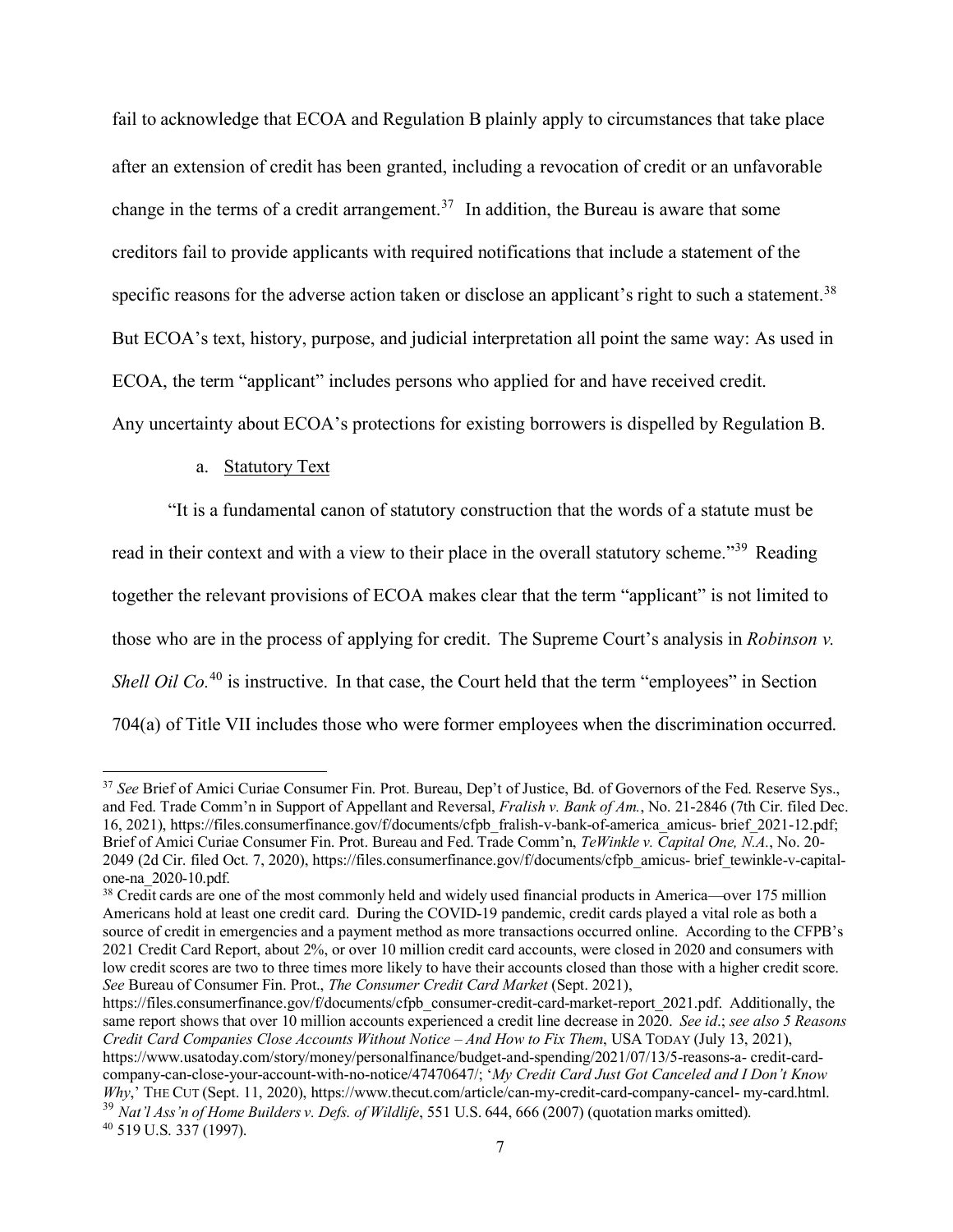<span id="page-7-0"></span>Writing for a unanimous Court, Justice Thomas explained that although "[a]t first blush, the term 'employees' . . . would seem to refer to those having an existing employment relationship with the employer in question," that "initial impression . . . does not withstand scrutiny in the context of  $§$  704(a)."<sup>[41](#page-7-1)</sup>

For one thing, the Court observed, there is "no temporal qualifier in the statute such as would make plain that  $\S$  704(a) protects only persons still employed at the time of the retaliation."<sup>[42](#page-7-2)</sup> The same reasoning applies to the term "applicant" in ECOA, which is not expressly limited to those currently in the process of seeking credit. The Court further noted that "a number of other provisions in Title VII use the term 'employees' to mean something more inclusive or different than 'current employees.'<sup>3[43](#page-7-3)</sup> The same reasoning applies to the term "applicant" used in ECOA.

Reading ECOA's definition of "applicant" alongside the Act's other provisions makes clear that the term includes applicants who have received credit and become existing borrowers. For example, ECOA's core anti-discrimination provision protects "applicant[s]" from discrimination "with respect to *any aspect* of a credit transaction"—not just during the application process itself.<sup>[44](#page-7-4)</sup> The phrase "any aspect of a credit transaction" is most naturally read to include both the initial formation of a credit agreement as well as the performance of that agreement.<sup>[45](#page-7-5)</sup> Consistent with this ordinary meaning, Regulation B has always defined the term "credit transaction" to encompass "every aspect of an applicant's dealings with a creditor,"

<span id="page-7-1"></span><sup>41</sup> *Id*. at 341.

<sup>42</sup> *Id*.

<span id="page-7-3"></span><span id="page-7-2"></span><sup>43</sup> *Id*. at 342.

<span id="page-7-4"></span><sup>44</sup> 15 U.S.C. 1691(a) (emphasis added); *see also Ali v. Fed. Bureau of Prisons*, 552 U.S. 214, 218 (2008) ("[T]he word 'any' has an expansive meaning . . . .") (quoting *United States v. Gonzales*, 520 U.S. 1, 5 (1997)).

<span id="page-7-5"></span><sup>45</sup> *See, e.g.*, BLACK'S LAW DICTIONARY 1668 (rev. 4th ed. 1968) (defining "transaction" to include the "[a]ct of transacting or conducting any business" and defining "transact" as "equivalent to 'carry on,' when used with reference to business").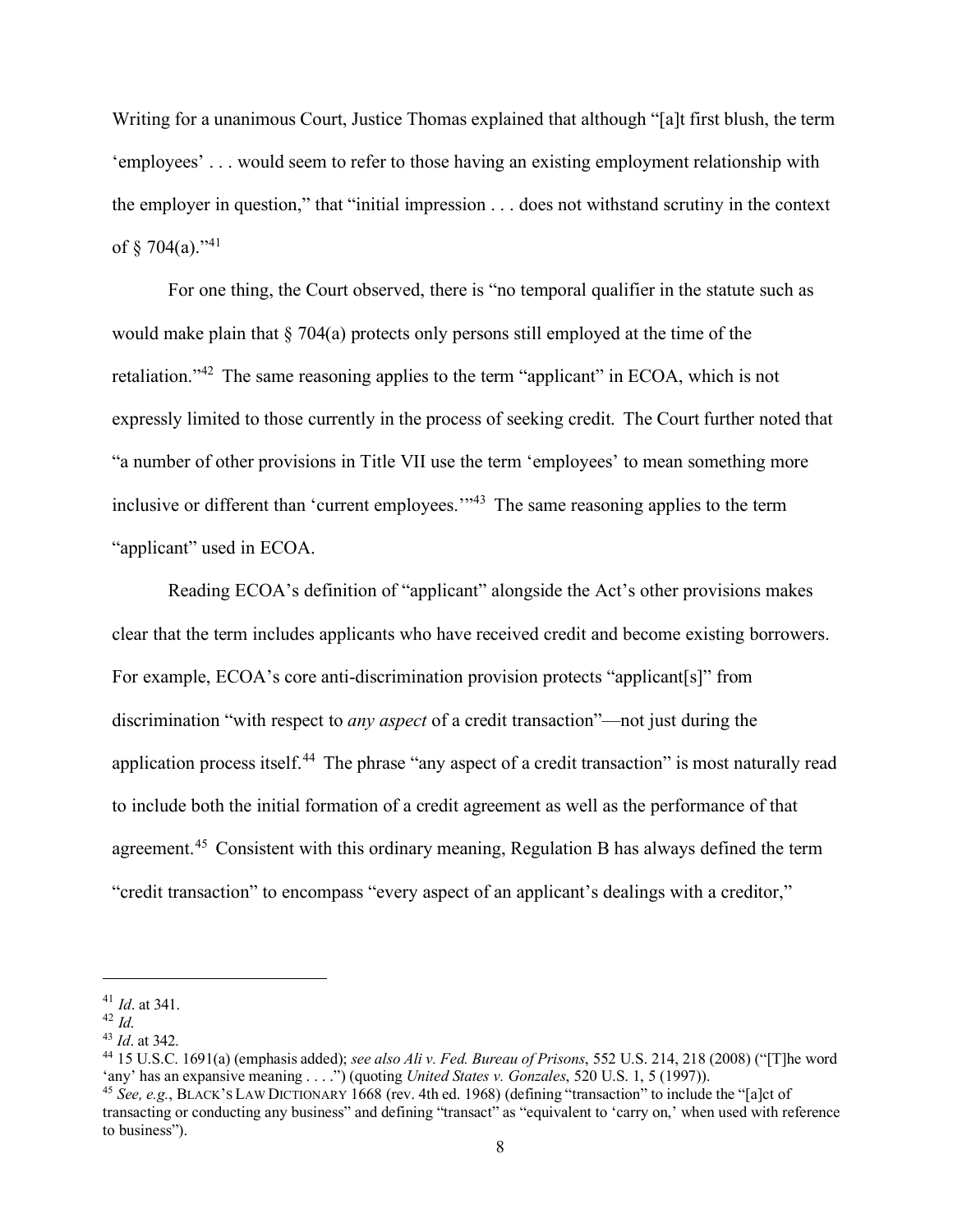including elements of the transaction that take place after credit has been extended.<sup>[46](#page-8-0)</sup> The expansive language of this provision shows an intent to sweep broadly, beyond just the initial process of requesting credit, to bar discrimination in all parts of a credit arrangement. Indeed, the main Senate report accompanying ECOA specifically noted that "[t]he prohibition applies to all credit transactions including  $\dots$  revocation of any open-end consumer credit account."<sup>[47](#page-8-1)</sup>

Similarly, ECOA's disclosure provision requires that creditors give a statement of reasons to "[e]ach applicant" against whom they take "adverse action."[48](#page-8-2) ECOA defines "adverse action" to include a "revocation of credit" as well as a "change in the terms of an existing credit arrangement."<sup>[49](#page-8-3)</sup> These are actions that can be taken only with respect to persons who have already received credit.

ECOA's private right of action points in the same direction. It allows an aggrieved "applicant" to bring suit against creditors who fail to comply with ECOA or Regulation  $B<sup>50</sup>$  $B<sup>50</sup>$  $B<sup>50</sup>$ These references to "applicant[s]" cannot be understood to refer only to those with pending credit applications. Otherwise, a person whose application was denied on a prohibited basis would have no recourse under ECOA's private right of action, which Congress intended would

<span id="page-8-0"></span><sup>46</sup> 12 CFR 1002.2(m) (defining "credit transaction" to include, among other things, the "revocation, alteration, or termination of credit" and "collection procedures"); 12 CFR 202.3(k) (1976) (defining "credit transaction" to include the "furnishing of credit information and collection procedures"). Accordingly, the Bureau interprets aspects of the credit transactions enumerated in Regulation B as including and encompassing the servicing of that credit, debt collection, loss mitigation, payment plans, settlements, co-signer release, and certain other services provided to existing accountholders.

<span id="page-8-1"></span><sup>47</sup> S. Rep. 93-278, 93rd Cong., 1st Sess., at 27 (1973).

<span id="page-8-2"></span> $48$  15 U.S.C. 1691(d)(2).

<span id="page-8-3"></span> $49$  15 U.S.C. 1691(d)(6).

<span id="page-8-4"></span><sup>50</sup> 15 U.S.C. 1691e(a); *see also id*. 1691e(b) (a "creditor, other than a government or governmental subdivision or agency," shall be liable to the aggrieved "applicant" for punitive damages); *id.* 1691e(c) (aggrieved "applicant" may seek relief in district court).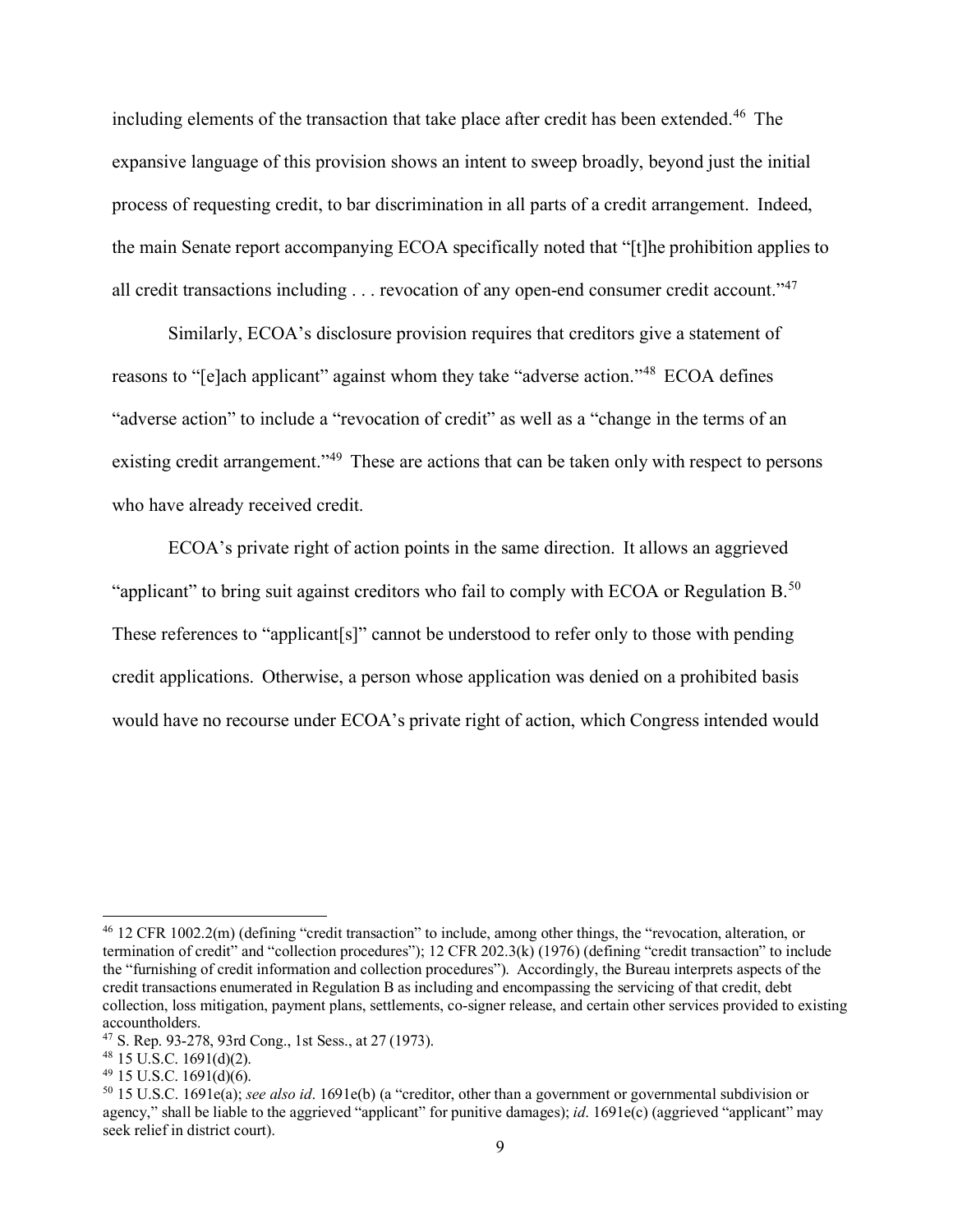be the Act's "chief enforcement tool."<sup>[51](#page-9-0)</sup> Instead, these references further confirm that the term "applicant" is not limited to those currently applying for credit.<sup>[52](#page-9-1)</sup>

### b. Legislative History

Congress's history of amending the statute strongly supports reading the statute to include existing borrowers. As noted, the Board issued Regulation B in 1975, through noticeand-comment rulemaking, shortly before ECOA took effect. The rule defined "applicant" to include "any person to whom credit is or has been extended."<sup>[53](#page-9-2)</sup> If Congress thought this definition an unreasonable departure from the statute it had just passed, it would surely have given some sign of that when it amended and expanded ECOA the following year. Nor is there any doubt that the drafters of those statutory amendments were generally aware of the new Regulation B, as they cited parts of it in explaining their bill.<sup>[54](#page-9-3)</sup>

But the 1976 amendments did not limit the reasonable definition of "applicant" that the Board had promulgated just months before. To the contrary, the 1976 amendments added new provisions—such as the ones entitling "applicants" to a statement of reasons when their credit is revoked or modified—that make sense only if "applicant" is understood to include existing borrowers, as stated in Regulation B. Nor has Congress ever amended the statutory definition of "applicant" or otherwise expressed disapproval of the understanding of that term in Regulation B, despite revising the statute multiple times since 1976.<sup>[55](#page-9-4)</sup>

<span id="page-9-0"></span><sup>51</sup> S. Rep. 94-589, at 13.

<span id="page-9-1"></span><sup>52</sup> *Cf*. *Robinson*, 519 U.S. at 343 (similarly concluding that the reference to aggrieved "employees" in Title VII's private right of action shows that that term is not limited to current employees). 53 12 CFR 202.3(c) (1976).

<span id="page-9-3"></span><span id="page-9-2"></span><sup>54</sup> *See* S. Rep. 94-589, at 2 (citing the Board's rules and noting that the amendments expanded the Board's rulemaking authority).

<span id="page-9-4"></span><sup>55</sup> *See* FDIC Improvement Act of 1991, Pub. L. 102-242, § 223, 105 Stat. 2306-07; Dodd-Frank Act, Pub. L. 111- 203, §§ 1071, 1474, 124 Stat. 2056-57, 2199–2200.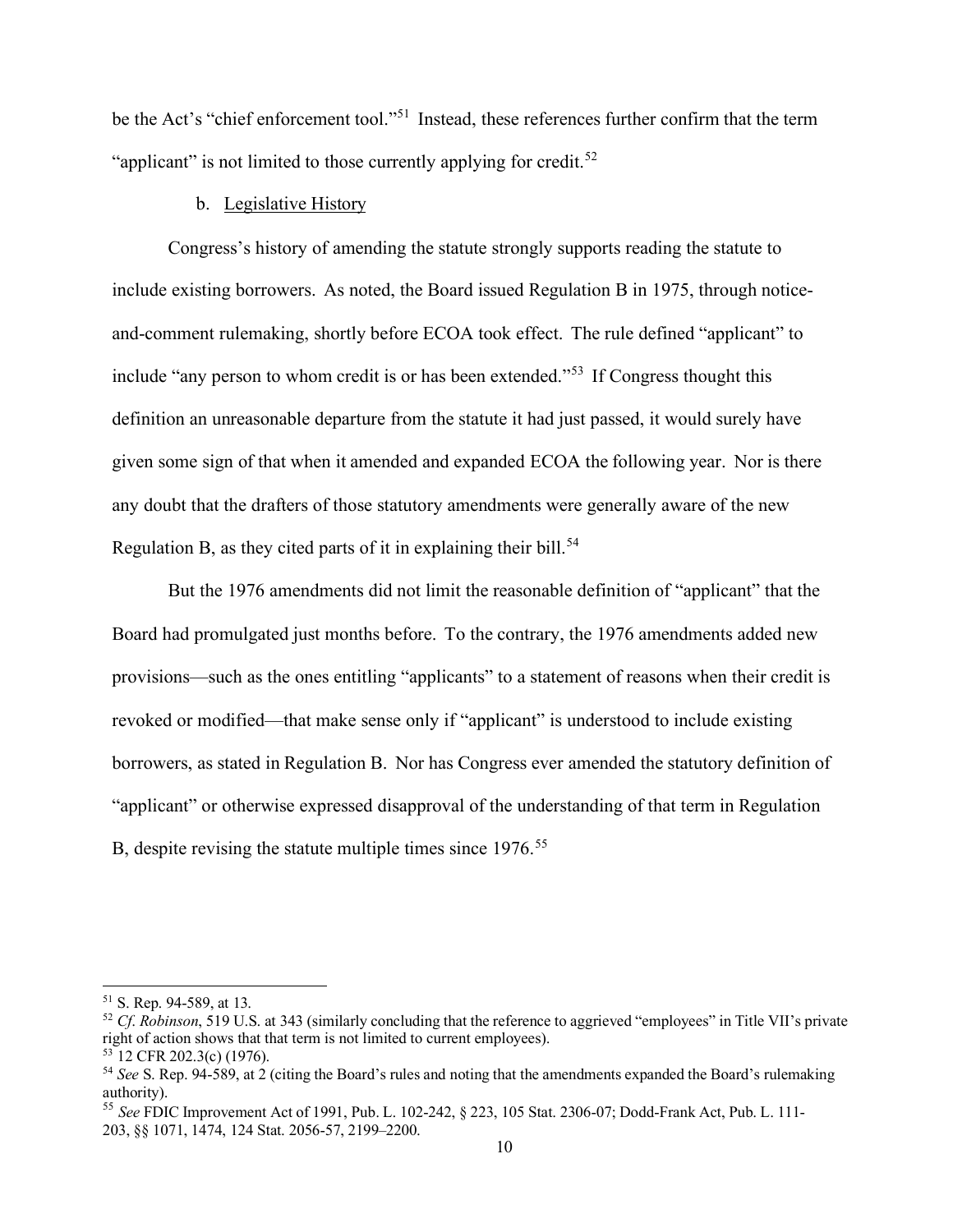"[W]hen," as here, "Congress revisits a statute giving rise to a longstanding administrative interpretation without pertinent change, the 'congressional failure to revise or repeal the agency's interpretation is persuasive evidence that the interpretation is the one intended by Congress."<sup>[56](#page-10-0)</sup> That maxim applies with particular force here: The first time Congress revisited the statute after the Board defined "applicant" to include existing borrowers, Congress enacted new provisions that implicitly approved the Board's interpretation by requiring that creditors provide an explanation for adverse actions that can be taken only with respect to existing borrowers.

### c. Statutory Purpose

Reading "applicant" to protect individuals and businesses from discrimination both during the process of requesting credit and once credit has been extended furthers ECOA's purpose. It prevents a creditor from canceling an existing account because of a borrower's race. It bars a creditor from unfavorably modifying the terms of an existing account—perhaps by lowering the amount available on a line of credit—because of a borrower's national origin. It stops a creditor from requiring women with existing accounts to reapply for their credit upon getting married.<sup>[57](#page-10-1)</sup> And it ensures that a creditor would be required to provide a statement of reasons to the applicant in any of these situations. This is the most plausible interpretation of ECOA.

Finally, reading "applicant" in this way—*i.e.*, ECOA protects applicants from discrimination both during the process of requesting credit and once credit has been extended precludes obvious paths to evasion. A creditor that wished to deny credit applications on a

<span id="page-10-1"></span><span id="page-10-0"></span><sup>56</sup> *CFTC v. Schor*, 478 U.S. 833, 846 (1986) (quoting *NLRB v. Bell Aerospace Co*., 416 U.S. 267, 274–75 (1974)). <sup>57</sup> *Cf.* S. Rep. 93-278, at 17 (citing this very scenario as an example of the discrimination against "applicants" that ECOA prohibits).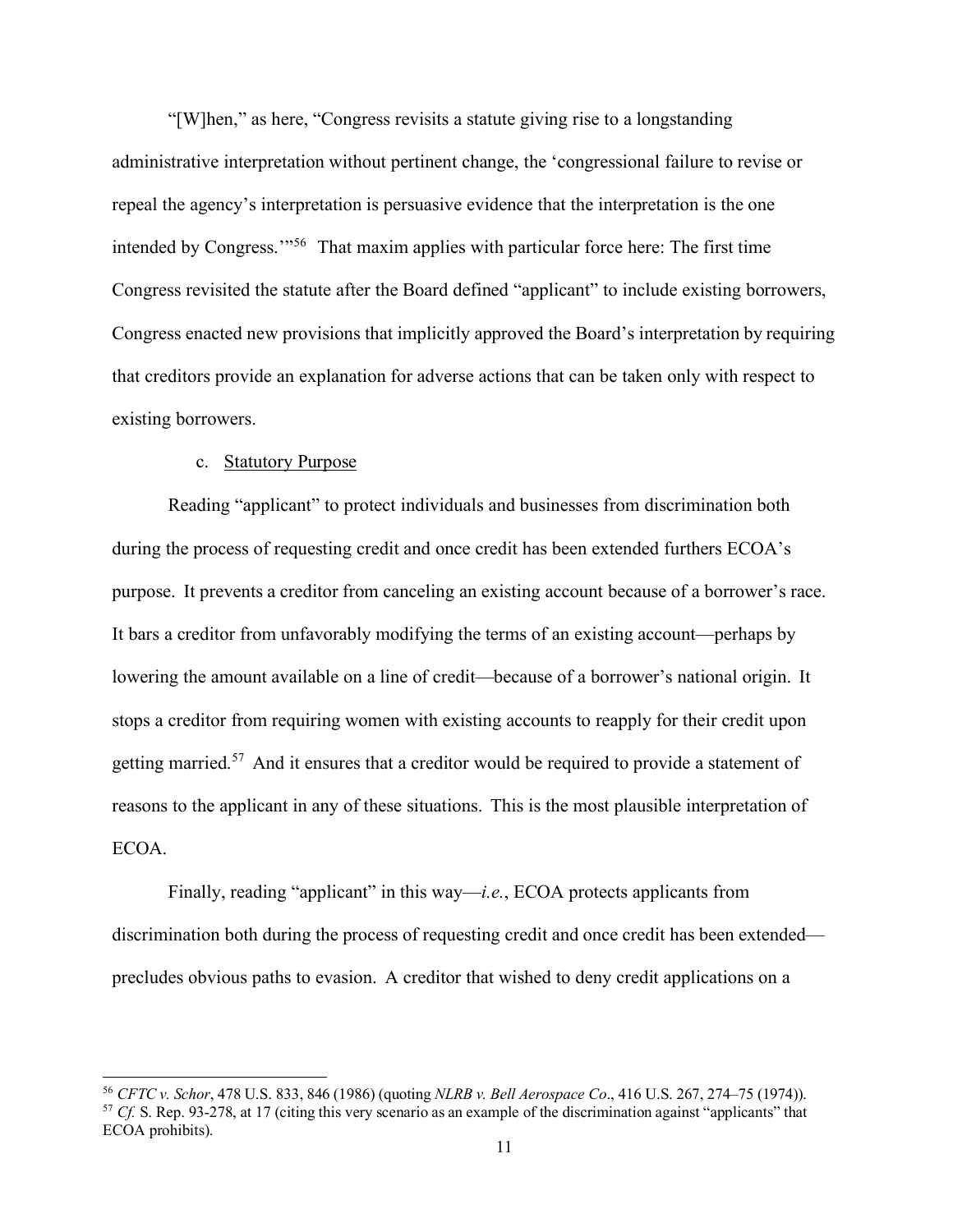prohibited basis, or to offer credit on inferior terms for the same prohibited reason, cannot do so by simply extending credit on the terms requested and later revoking or amending the terms of the credit arrangement. Nor can a creditor use similar means to avoid ever having to explain to an applicant the reasons for an adverse action. This interpretation of ECOA, therefore, forecloses a potential loophole that could effectively swallow much of the Act. Such a loophole would be plainly inconsistent with ECOA.

#### d. Judicial Precedent

Those courts that have properly read the term "applicant" in its statutory context, including the only court of appeals to have addressed the issue, have agreed that the statute protects existing borrowers. In *Kinnell v. Convenient Loan Co.*, [58](#page-11-0) the Tenth Circuit considered a claim that a creditor discriminated in violation of ECOA when it refused to accept a late payment on an existing loan and instead accelerated the remaining balance due. The court rejected the argument that the plaintiff was not an "applicant" under ECOA because he was no longer actively seeking credit.<sup>[59](#page-11-1)</sup> ECOA, the court explained, prohibits discrimination "with respect to any aspect of a credit transaction,"[60](#page-11-2) and was meant "to protect people from the 'denial *or termination* of credit" on a prohibited basis.<sup>[61](#page-11-3)</sup> The lender's reading of "applicant" would mean that "any sua sponte action on the part of the creditor . . . would not be actionable. Such an interpretation improperly narrows the scope of the ECOA."<sup>[62](#page-11-4)</sup> The court noted that its reading of "applicant" was directly supported by Regulation B.<sup>63</sup>

<span id="page-11-0"></span><sup>58 77</sup> F.3d 492 (10th Cir. 1996) (unpublished table decision).

<span id="page-11-1"></span><sup>59</sup> *Id*. at \*2.

<span id="page-11-2"></span><sup>60</sup> *Id*. (quoting 15 U.S.C. 1691(a)).

<span id="page-11-3"></span><sup>61</sup> *Id*. (emphasis added) (quoting *Miller v. American Express Co.*, 688 F.2d 1235, 1239 (9th Cir. 1982)).

<span id="page-11-4"></span>

<span id="page-11-5"></span><sup>62</sup> *Id*. 63 *Id*.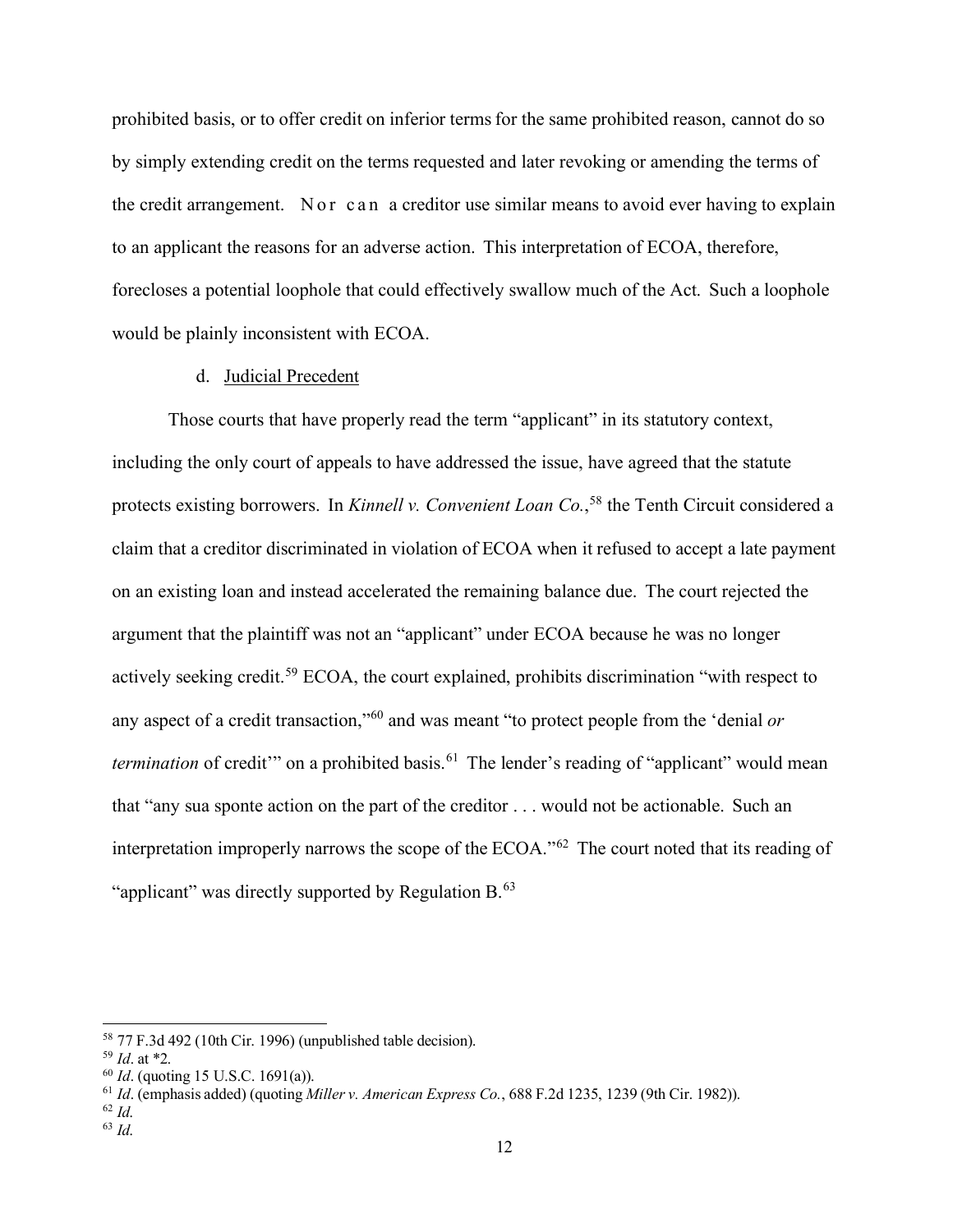At least one district court has reached the same conclusion. In *Powell v. Pentagon Fed. Credit Union*, [64](#page-12-0) the court held that the plaintiff, who alleged that his existing credit plan was terminated on a prohibited basis, was an "applicant" under ECOA. The court relied on ECOA's requirement that "applicants" receive notice when their credit is revoked and on the longstanding definition in Regulation  $B<sub>0</sub>$ <sup>[65](#page-12-1)</sup>. The court observed that the contrary interpretation would be wholly at odds with ECOA's purposes because it "would preclude a plaintiff with an existing account from bringing a claim for the discriminatory revocation of that account."<sup>[66](#page-12-2)</sup> The court found nothing to "suggest<sup>[]</sup> that Congress' intent to discourage discrimination against applicants somehow ceases when the alleged discrimination is against existing credit customers."<sup>[67](#page-12-3)</sup>

The Bureau acknowledges that a few other district court decisions have interpreted "applicant" to include only persons actively seeking credit, but the Bureau does not believe this interpretation is persuasive.<sup>[68](#page-12-4)</sup> No court of appeals has endorsed these district courts' narrow reading. These district court decisions read "applicant" in isolation instead of reading this statutory term in context, as required by the Supreme Court. For example, these decisions did not attempt to square their interpretation with ECOA's requirement that "applicants" receive an explanation when their existing credit is terminated or modified. Nor did they grapple with the clear loophole their interpretation would create or the degree to which it would frustrate the Act's remedial purposes.

#### e. Regulation B

Regulation B has always defined the term "applicant" to include those who applied for

<span id="page-12-0"></span><sup>64</sup> No. 10-cv-785, 2010 WL 3732195 (N.D. Ill. Sept. 17, 2010).

<span id="page-12-1"></span><sup>65</sup> *Id*. at \*4–5.

<span id="page-12-2"></span><sup>66</sup> *Id*. at \*4.

<span id="page-12-3"></span><sup>67</sup> *Id*. at \*4 n.2.

<span id="page-12-4"></span><sup>68</sup> *See, e.g.*, *TeWinkle v. Capital One, N.A.*, No. 1:19-cv-01002, 2019 WL 8918731, at \*4–5 (W.D.N.Y. Dec. 11, 2019); *Kalisz v. Bank of America, N.A.*, No. 1:18-cv-00516, 2018 WL 4356768, at \*2–3 (E.D. Va. Sept. 11, 2018).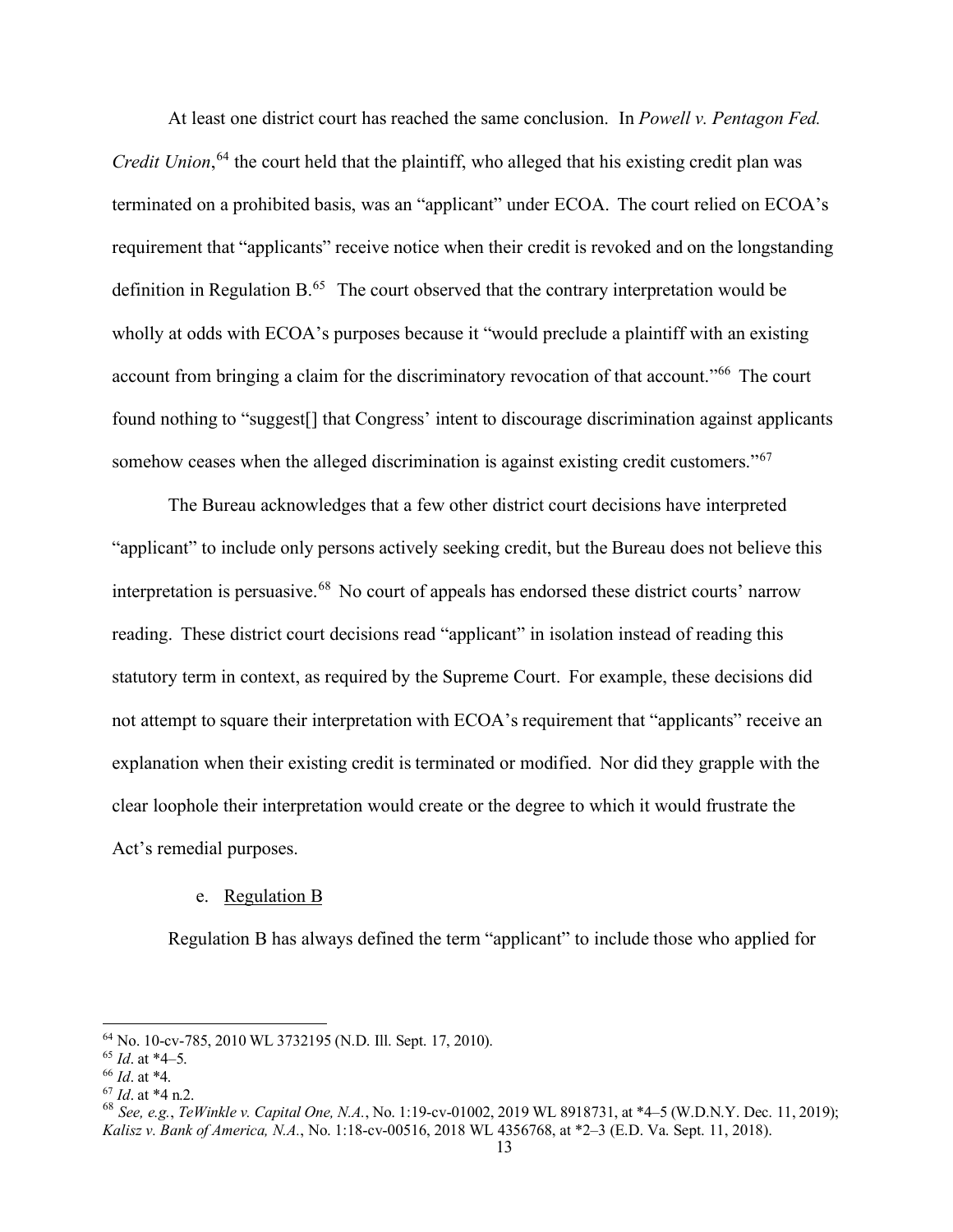and have received credit.<sup>[69](#page-13-0)</sup> Other provisions reflect the same interpretation.<sup>[70](#page-13-1)</sup> Neither the Board nor the Bureau has ever amended the rule to reflect a contrary understanding of the term.

As described above, the best interpretation of ECOA is that the term "applicant" includes existing borrowers. It was thus reasonable for the Board and then the Bureau to adopt that interpretation in Regulation B. Adopting the contrary reading would have led to the serious textual inconsistencies described above and run directly contrary to the statute's purposes. Regulation B's definition avoids those difficulties and, in the process, serves to "carry out" and "effectuate" the purposes of  $ECOA$ <sup>[71](#page-13-2)</sup> And because the contrary interpretation would open a glaring loophole in ECOA, Regulation B's definition is "necessary or proper . . . to prevent circumvention or evasion" of the Act.[72](#page-13-3)

Notably, Regulation B has expressly included existing borrowers as applicants since the rule was first promulgated through notice-and-comment rulemaking in 1975. Indeed, the interpretation of "applicant" discussed here has been confirmed by numerous federal agencies for decades. For example, nine separate agencies or offices, including the Department of Justice, Federal Trade Commission, and the Board, previously published a statement confirming their view that ECOA prohibits discrimination in the treatment of existing borrowers, such as by "[t]reat[ing] a borrower differently in servicing a loan or invoking default remedies" or "[using] different standards for pooling or packaging a loan in the secondary market."<sup>[73](#page-13-4)</sup> The same view is reflected in the manual used by the Federal Deposit Insurance Corporation, Office of the Comptroller of the Currency, and other financial regulators to conduct examinations of financial

<span id="page-13-0"></span><sup>69</sup> *See* 12 CFR 1002.2(e) (including in the definition "any person . . . who has received an extension of credit from a creditor"); *see also* 12 CFR 202.3(c) (1976) (including in the definition "any person to whom credit is or has been extended by [a] creditor").

<span id="page-13-1"></span><sup>70</sup> *See, e.g.*, 12 CFR 1002.2(m) (defining "credit transaction" to mean "every aspect of *an applicant's* dealings with a creditor regarding an application for credit *or an existing extension of credit*") (emphasis added).  $71$  15 U.S.C. 1691b(a).

<span id="page-13-3"></span><span id="page-13-2"></span><sup>72</sup> *Id*.

<span id="page-13-4"></span><sup>73</sup> Policy Statement on Discrimination in Lending, 59 Fed. Reg. 18266, 18268 (Apr. 15, 1994).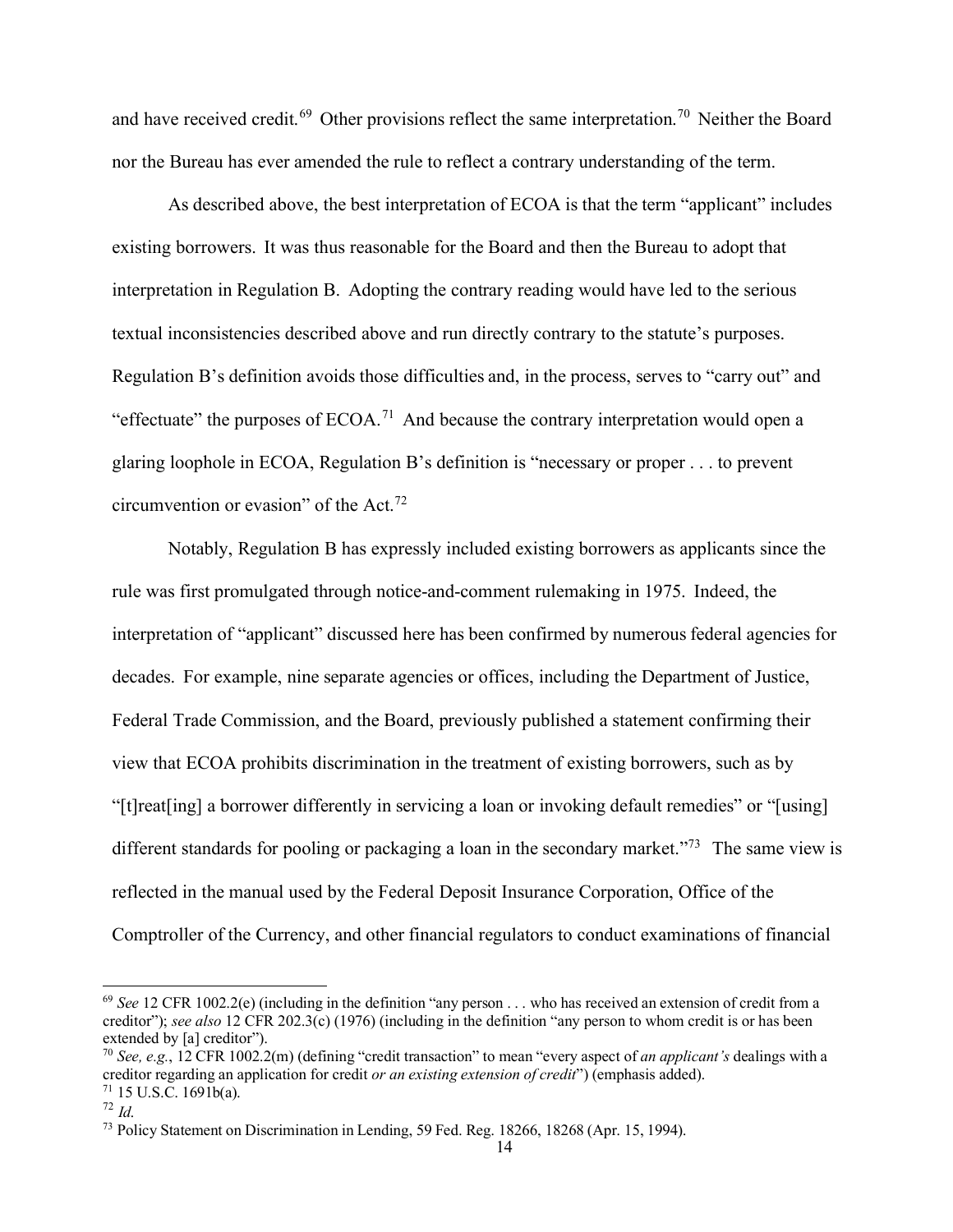institutions for compliance with fair lending laws.<sup>[74](#page-14-0)</sup> The Bureau has consistently taken the same view of "applicant," including by reissuing the Board's original definition; issuing guidance that Regulation B "covers creditor activities before, during, and after the extension of credit"<sup>[75](#page-14-1)</sup>; and taking enforcement action to address violations of ECOA against existing borrowers.[76](#page-14-2) In short, the Bureau's interpretation is longstanding and well established.

#### **II. Regulatory Matters**

This advisory opinion is an interpretive rule issued under the Bureau's authority to interpret ECOA and Regulation B, including under section 1022(b)(1) of the Dodd-Frank Wall Street Reform and Consumer Protection Act, which authorized guidance as may be necessary or appropriate to enable the Bureau to administer and carry out the purposes and objectives of Federal consumer financial laws.[77](#page-14-3)

By operation of ECOA section 706(e), no provision of ECOA imposing any

liability applies to any act done or omitted in good faith in conformity with this interpretive rule, notwithstanding that after such act or omission has occurred, the interpretive rule is amended,

rescinded, or determined by judicial or other authority to be invalid for any reason.<sup>[78](#page-14-4)</sup>

As an interpretive rule, this rule is exempt from the notice-and-comment rulemaking requirements of the Administrative Procedure Act.[79](#page-14-5) Because no notice of proposed rulemaking is required, the Regulatory Flexibility Act does not require an initial or final

<span id="page-14-0"></span><sup>74</sup> *See* Interagency Fair Lending Examination Procedures, at ii (Aug. 2009), *available at* https://go.usa.gov/xeY37.

<span id="page-14-1"></span><sup>75</sup> Bureau of Consumer Fin. Prot., Equal Credit Opportunity Act Examination Procedures, at 1 (Oct. 2015), *available at*  https://go.usa.gov/xekcN.

<span id="page-14-2"></span><sup>76</sup> *See, e.g.*, *In re American Express Centurion Bank and American Express Bank, FSB*, No. 2017-CFPB-0016, 2017 WL 7520638 (Aug. 23, 2017) (consent order resolving claims that creditors discriminated against existing borrowers on the basis of race and national origin by, for example, subjecting certain borrowers to more aggressive collection practices).

<span id="page-14-3"></span> $^{77}$  12 U.S.C. 5512(b)(1). The relevant provisions of ECOA and Regulation B form part of Federal consumer financial law. 12 U.S.C. 5481(12)(D), (14).

<span id="page-14-4"></span><sup>78</sup> 15 U.S.C. 1691e(e).

<span id="page-14-5"></span><sup>79</sup> 5 U.S.C. 553(b).